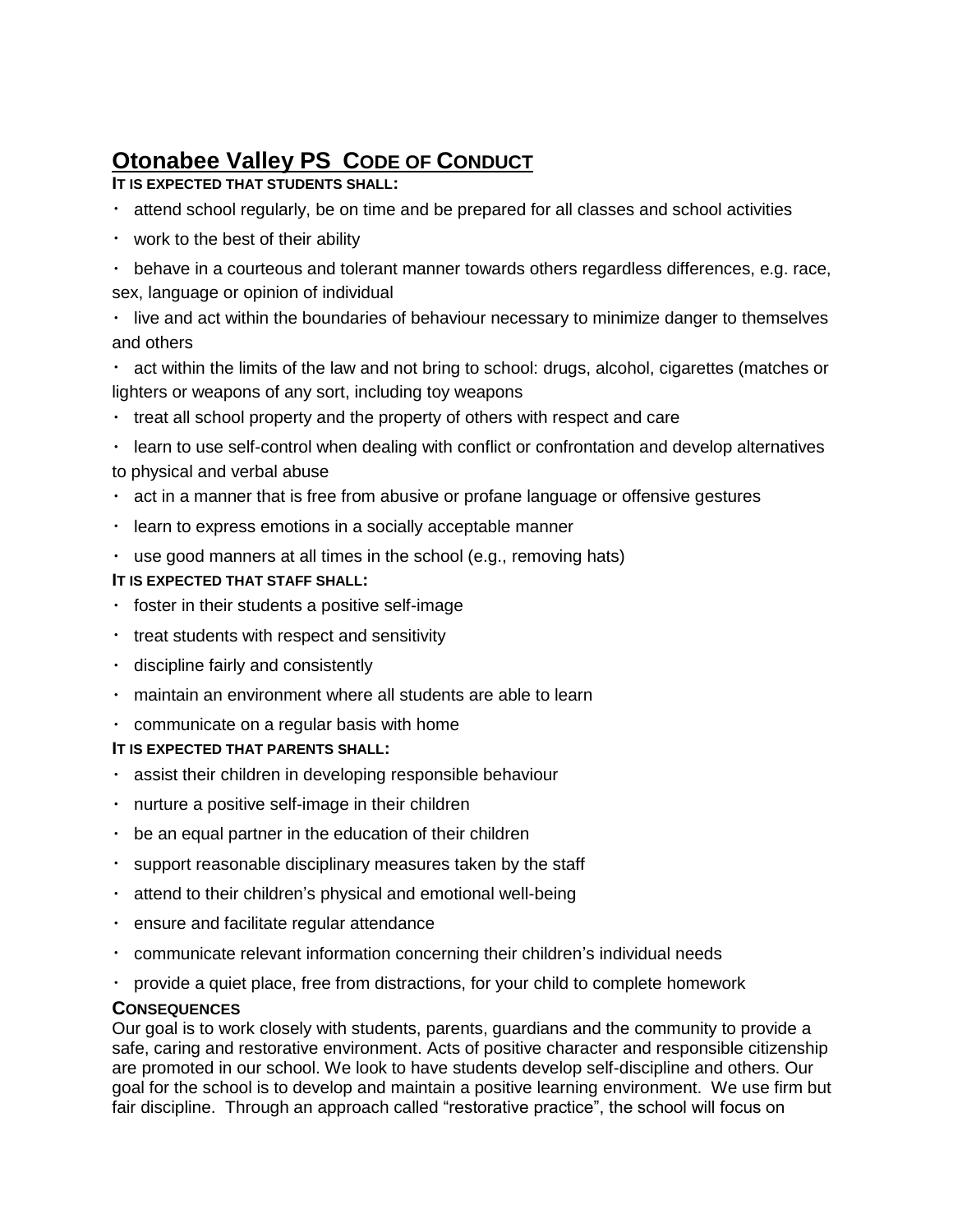repairing the harm caused by hurtful behaviour. Those who have acted inappropriately take responsibility for the hurt they have caused and take steps to "Make it right" – while victims have a say in what those steps should include.

We are responsible for the choices we make and the actions we exhibit. Consequences for misbehaviour will be appropriate to the needs and mitigating circumstances of each individual students. Progressive discipline may be used if an individual continues a pattern of inappropriate behaviour.

Consequences may include: discussion/warning, parental contact, loss of privileges, time-out, detention, student behaviour contract, restitution for damages, school community serves, referral for board support service, suspension, expulsion.

#### **Acceptable Technology Use**

The Kawartha Pine Ridge District School Board maintains Information Technology resources to enhance delivery of curriculum, instructional activities and administration of schools.

Students need to understand that the use of these resources is a privilege. They are required to use these resources solely for educational purposes. Students are expected to treat these resources with respect. The following activities are considered unacceptable involving the use of KPRDSB resources and are prohibited:

**Etiquette:** transmitting or accepting information which contains swearing, harassing or indecent materials

**Harm:** any act that harms another person or their reputation

**Illegal Activities:** making illegal copies of software or committing any crime using technology

**Fraud:** attempts to deceive others or represent themselves as someone else

**Vandalism:** the deliberate attempt to harm or disrupt any part of the computer facilities including hardware, software, data or any other component.

Use of the computers, netbooks, tablets for purposes other than education

**Personal Safety:** personal information that identifies the user should not be transmitted over the internet.

#### **Personal Electronic Devices (PED'S)**

The board has developed an acceptable use policy for personal electronic devices to ensure the safe, secure, ethical and appropriate use of these resources. The Personal Electronic Devices Policy Code: ES 1.6 can be found on the Kawartha Pine Ridge District School Board website.

Students have been asked to:

- Obtain parental permission before a cell phone, camera or PED is brought to school
- Never take a photograph or video of other students, parents or staff unless permission is given beforehand
- Keep the cell phone or other PED turned off and keep it out of site while at school unless the teacher gives permission for its use.